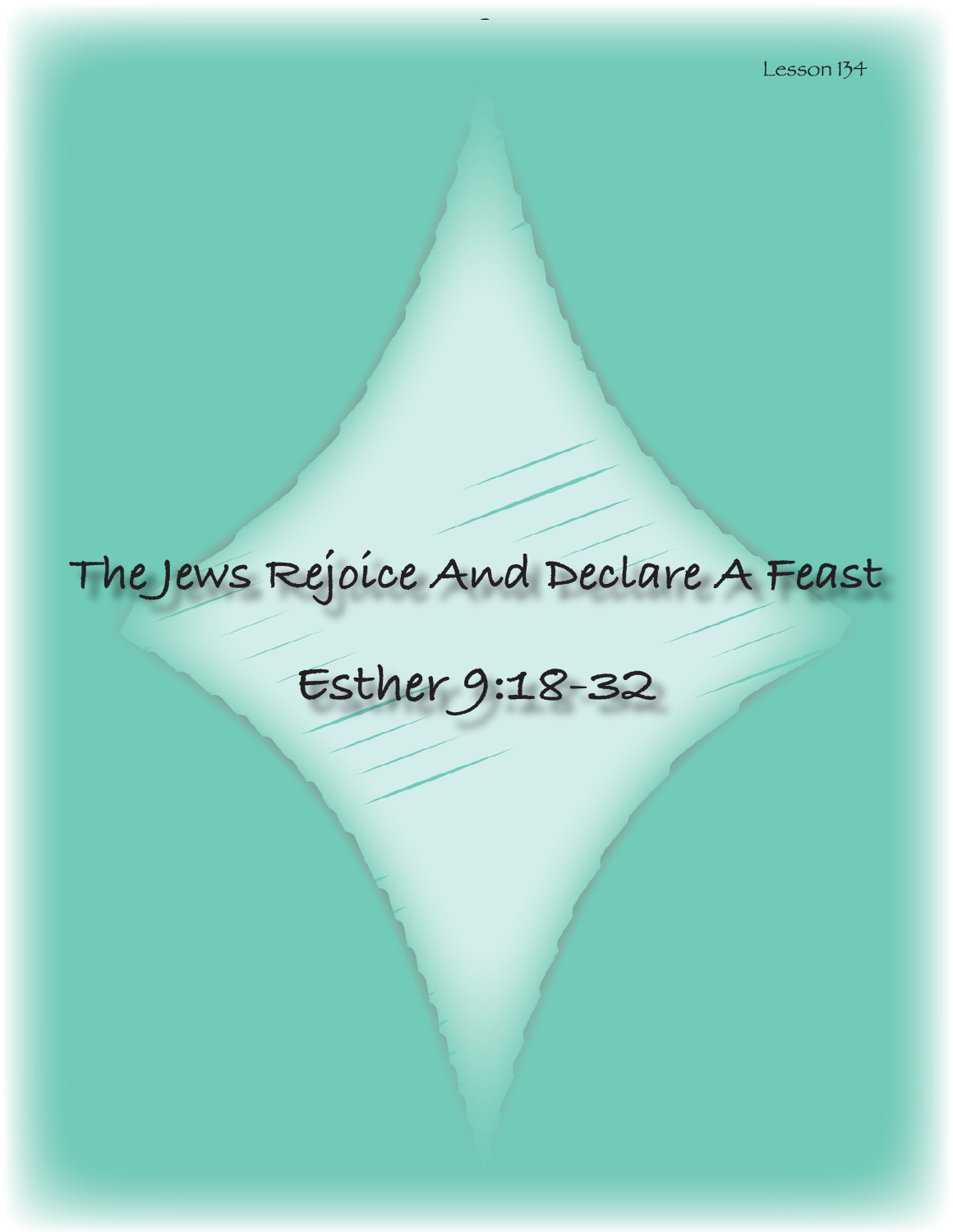## MEMORY VERSE

PSALM 126:5 "Those who sow in tears shall reap in joy."

## WHAT YOU WILL NEED:

One round lollipop for each child in your class, construction paper, markers, and glue.

One straw per child, pinto beans, and four quart-size bowls.

Snack crackers, cheese, apple slices or popcorn.

## ATTENTION GETTER!

## Grow Where You Are Planted!

The Jews in the book of Esther were living in a land other than Israel. Even though Esther and Mordecai were not "home," they were still fruitful where they were. God wants us to grow in the place He puts us. This craft will help us to remember that and will also give you a treat to enjoy later.

You will need one round lollipop for each child in your class, construction paper, markers, and glue. Have the children cut out "flower petal shapes" from their construction paper. They should cut out 8-10 shapes depending on the size they choose to go with. Once they have cut out their shapes, have them put their petals together to form a flower. They should lay them flat on a table to make a round shape. The hole in the center should be very small (just big enough to fit the lollipop stick through). Thee petals may be taped or glued (with a glue stick) to hold together as they overlap.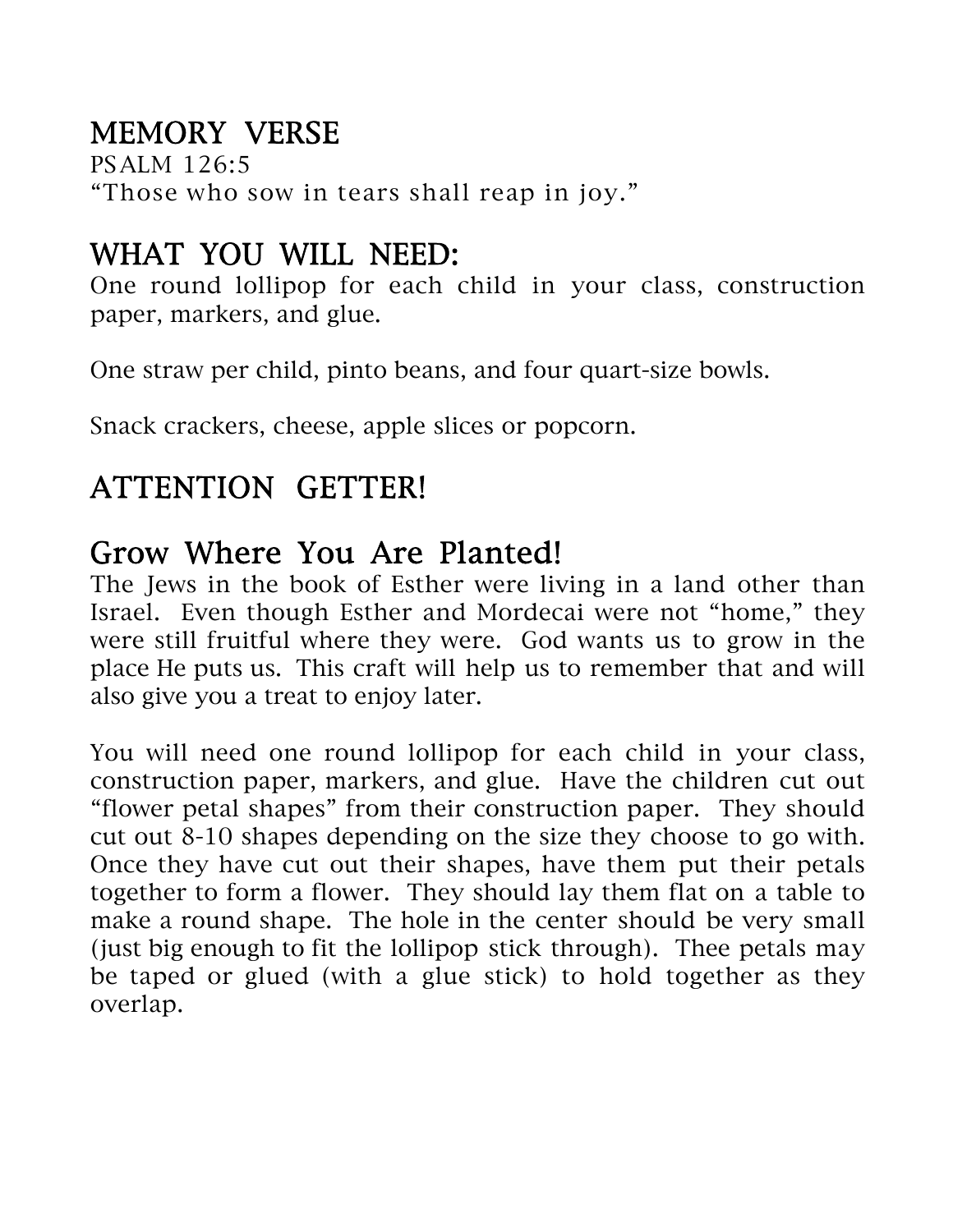

Next, hold the petals and insert the lollipop through the hole. The round top of the lollipop should rest on top of the petals and the stick through the other side. Glue the flower to the lollipop (make sure the lollipop is still wrapped!). Set aside for the glue to dry until the end of class. Optional: Write "Grow Where You Are Planted" or the Memory Verse on the various petals. See example below.

## LESSON TIME!

Note: You may want to structure the class, today, in such a way that you can have a celebration. Perhaps have a blanket on the floor (like a picnic blanket) and have the children sit around it. For ideas, see "Queen Esther's Celebration Feast" below.

The story of Esther now comes to a beautiful close. God has delivered His people who were sentenced to death! He worked behind the scenes, orchestrating the events. He placed Esther in the right place at the right time as Queen of Persia, giving her a position to approach the king on behalf of her people. He gave Mordecai an opportunity to demonstrate loyalty to the king by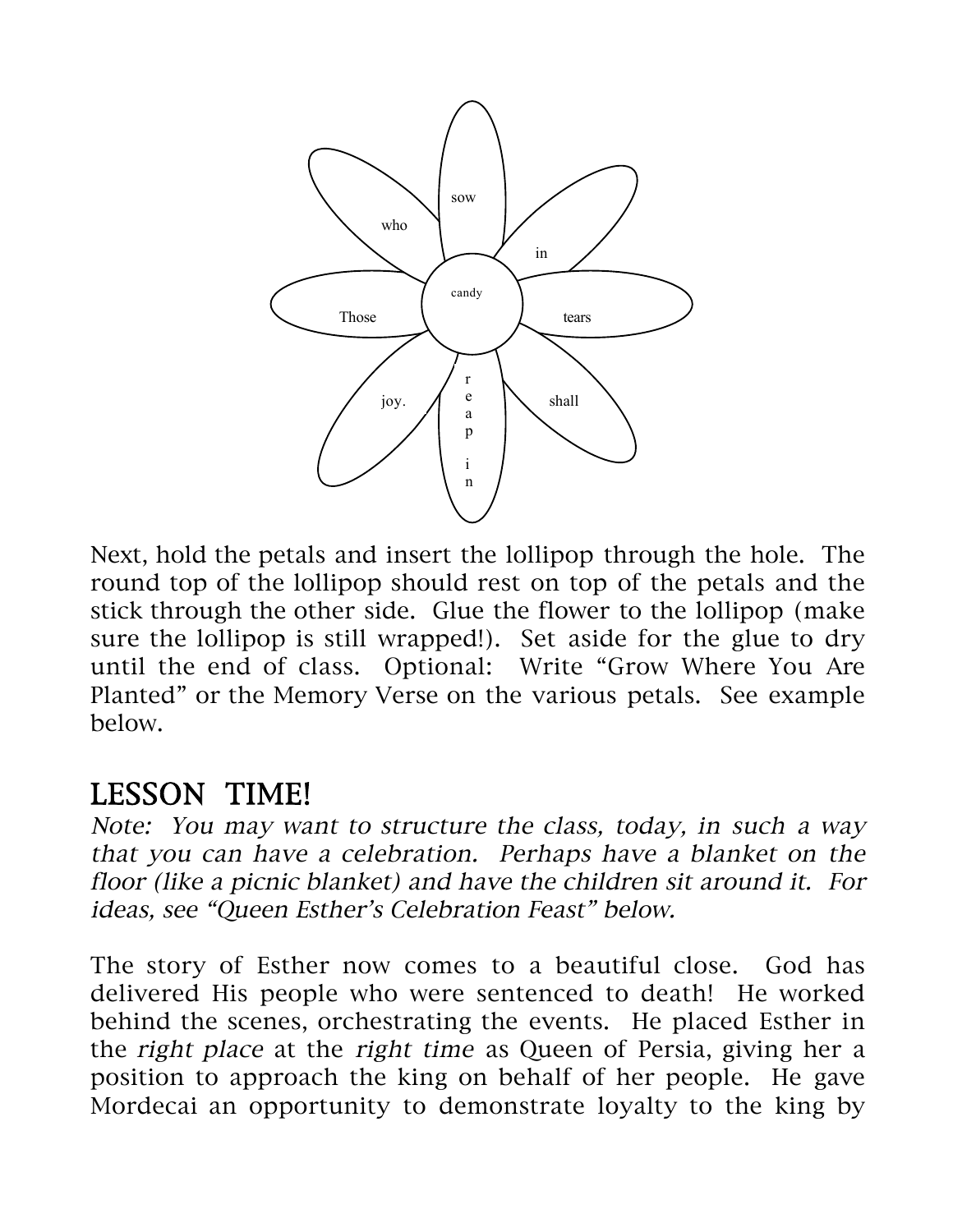saving his life, to be remembered later at just the right time--as wicked Haman came to seek the king's permission to destroy him. God had worked all things together for His good purpose—the deliverance of His people.

Once Haman, the wicked enemy of the Jews, was destroyed, God moved to resolve the last remaining concern to the Jews—the king's decree, which by law could not be reversed. Do you remember how God handled that one? Mordecai and Esther wrote a new decree giving the Jews the right to assemble and protect themselves which, when approved by the king, went through all the land, to every province and city. The Bible says then, "The Jews had light and gladness, and joy and honor."

#### ES THER 9:18-22

But the Jews who were at Shushan assembled together on the thirteenth day, as well as on the fourteenth; and on the fifteenth of the month they rested, and made it a day of feasting and gladness.

Therefore the Jews of the villages who dwelt in the unwalled towns celebrated the fourteenth day of the m onth of Adar with gladness and feasting, as a holiday, and for sending presents to one another.

And Mordecai wrote these things and sent letters to all the Jews, near and far, who were in all the provinces of King Ahasuerus,

to establish among them that they should celebrate yearly the fourteenth and fifteenth days of the month of Adar,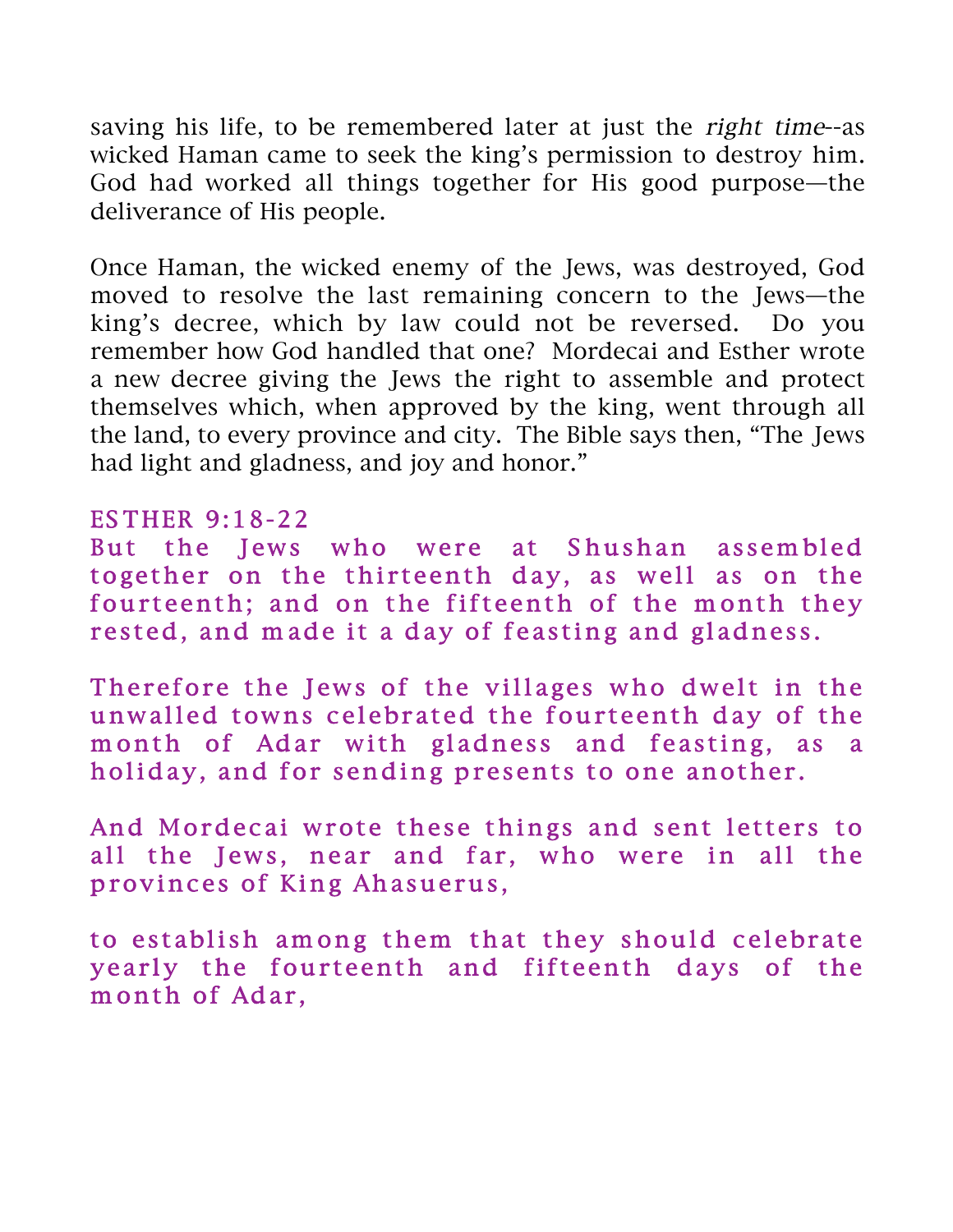as the days on which the Jews had rest from their enemies, as the month which was turned from sorrow to joy for them, and from mourning to a holiday; that they should make them days of feasting and joy, of sending presents to one another and gifts to the poor .

The Jews defended themselves against the attacks of their enemies on the 13th and 14th day of Adar. Many who sought to harm the Jews were destroyed. On the 15<sup>th</sup> day, they rested. It was time to celebrate God's goodness.

So, the Jewish people set aside the 14th and 15th day of Adar, the last month on the sacred calendar, to celebrate God's deliverance from the wicked plot of their enemy. They feasted and exchanged gifts as they remembered the time when God turned "sorrow to joy" and "mourning to a holiday." With great cause, they were a thankful people! Let us celebrate our salvation!

ES THER 9:23-28

So the Jews accepted the custom which they had begun, as Mordecai had written to them,

because Haman, the son of Hammedatha the Agagite, the enemy of all the Jews, had plotted against the Jews to annihilate them, and had cast Pur (that is, the lot), to consume them and destroy them;

but when Esther came before the king, he commanded by letter that this wicked plot which Ham an had devised against the Jews should return on his own head, and that he and his sons should be hanged on the gallows.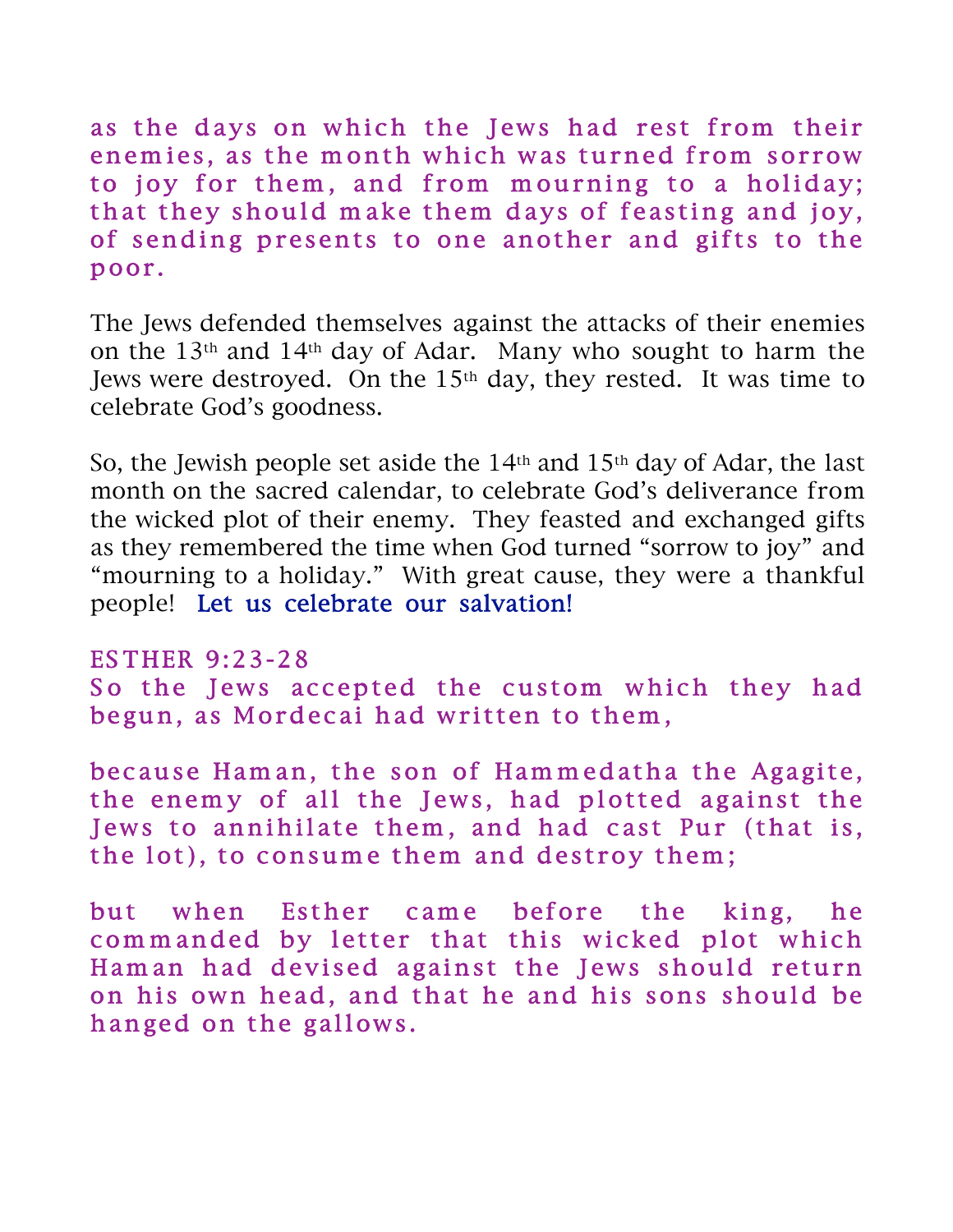So they called these days Purim, after the name Pur. Therefore, because of all the words of this letter, what they had seen concerning this matter, and what had happened to them,

the Jews established and imposed it upon themselves and their descendants and all who would join them, that without fail they should celebrate these two days every year, according to the written instructions and according to the prescribed time,

that these days should be remembered and kept throughout every generation, every family, every province, and every city, that these days of Purim should not fail to be observed among the Jews, and that the memory of them should not perish among their descendants.

The Pur is the casting of lots—similar to how dice is rolled to make determinations while playing games today. The Feast of Purim is a Feast of Lots. Remember, Haman had determined by casting lots which days the Jews would be destroyed. No lot cast against God's people will stand!

The Jewish people still celebrate the Feast of Purim, today. The 13<sup>th</sup> of March is a day of fasting. On the 14th and 15th of March, Jewish celebration consists of parties and even children's plays depicting the story of Esther and God's deliverance. Little girls dress up as Esther. Boys dress as Haman.

As Christians, we celebrate our salvation. The sentence of death was upon us! Our condition was described in Ephesians: "…having no hope and without God in the world." Yet our redeemer, Jesus Christ, gave His life to save us. "But God demonstrates His own love toward us, in that while we were still sinners, Christ died for us" (Romans 5:8). Let us celebrate our salvation!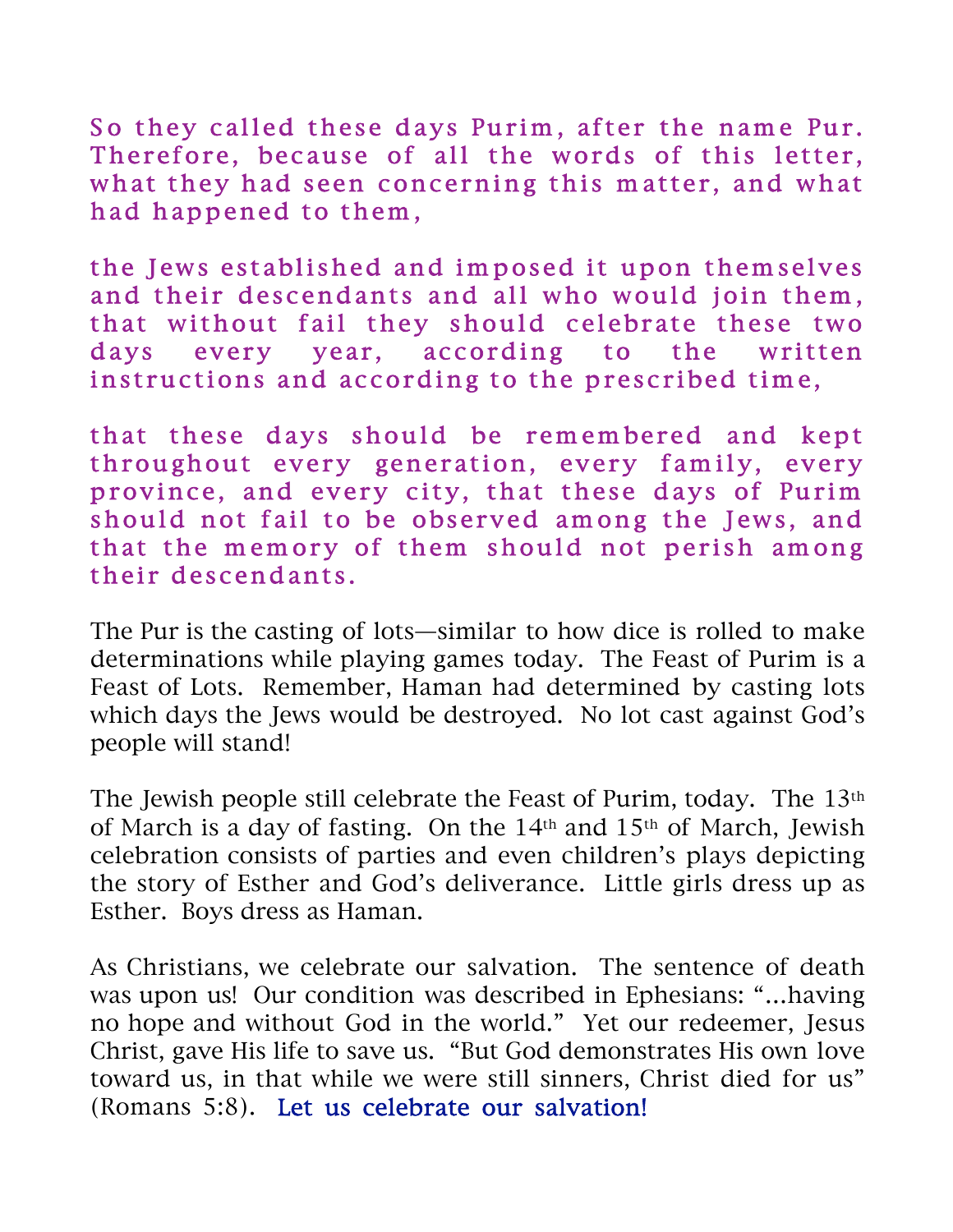## Running the Race

You will need one straw per child and four quart-size bowls. Split up your class into two teams. Ask them to line up at one end of the room. Make a starting line using tape. At the beginning of each line have one bowl filled with pinto beans. At the other end of the room, place an empty bowl.

When you say, "Go!" have the first child in each line get on their hands and knees over the bowl with their straw. Have them get a bean at the end of the straw and have them suck so that the bean will hold at the opposite end of their straw. Here is the catch. The children may not use their hands or touch the bean in any way. They may hold their hands under the bean just in case it falls, but they must pick it up again with the straw. Hold the bean at the bottom of the straw by suction. Have them go to the other end of the room as fast as they can. Drop the bean into the bowl on the other side of the room. The child should run back to the line and tag the next child in line. Then the next child can do the same thing.

For younger children, you may allow them to use their hands or take a small piece of tape and wrap it, so all sides are sticky. Stick one side to the end of the straw and the other side can stick to a bean.

The first team that is done (and/or has the most beans in a given period of time) is declared as the winner. Perhaps, they could be given the privilege of serving during the "Queen Esther Celebration Feast."

#### ES THER 9:29-32

Then Queen Esther, the daughter of Abihail, with Mordecai the Jew, wrote with full authority to confirm this second letter about Purim.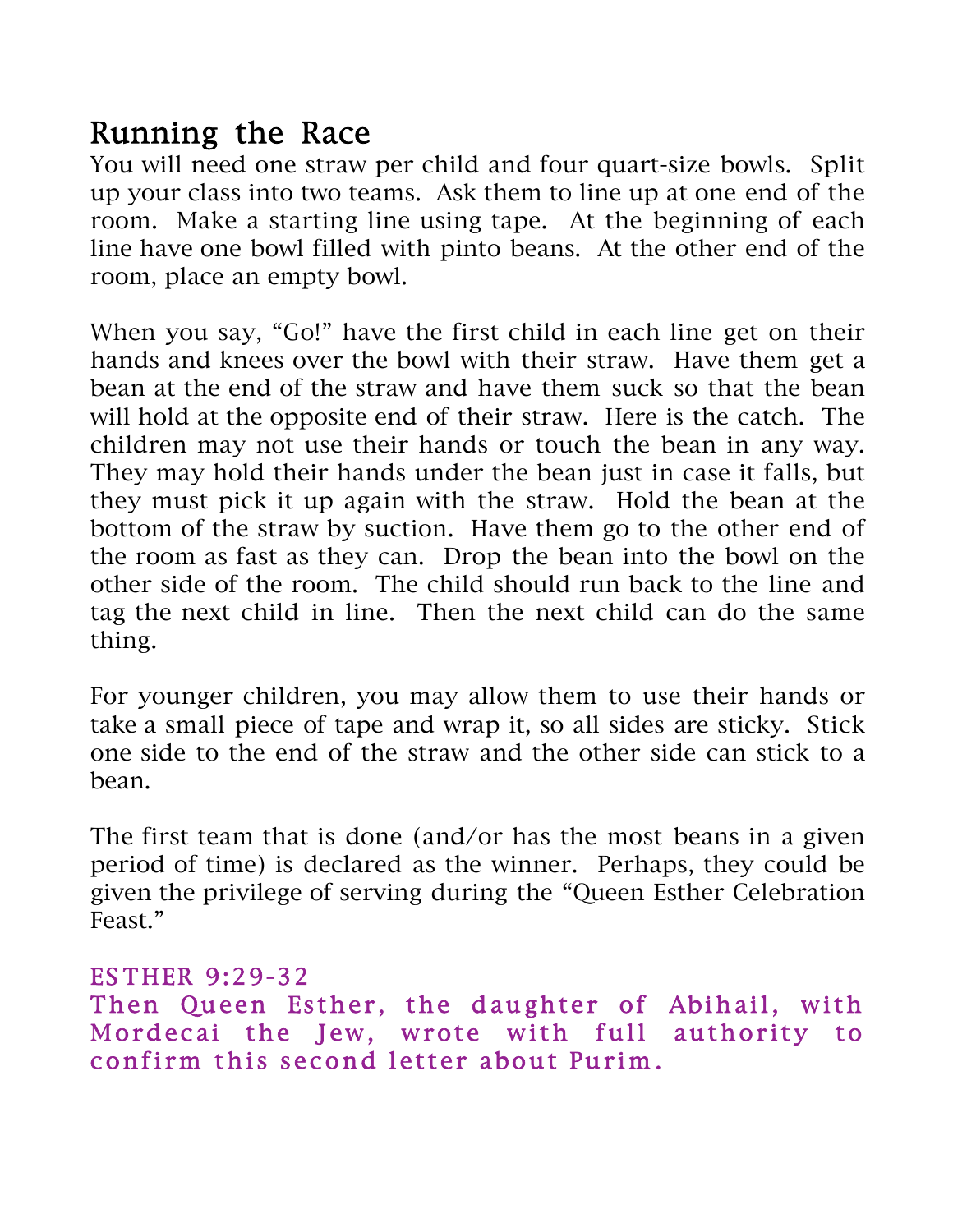And Mordecai sent letters to all the Jews, to the one hundred and twenty-seven provinces of the kingdom of Ahasuerus, with words of peace and truth,

to confirm these days of Purim at their appointed time, as Mordecai the Jew and Queen Esther had prescribed for them, and as they had decreed for them selves and their descendants concerning matters of their fasting and lamenting.

### So the decree of Esther confirmed these matters of Purim, and it was written in the book.

Queen Esther and Mordecai had risen to a place of authority and honor in Persia. God used them as leaders of His people. Queen Esther and Mordecai officially recorded the "matters of Purim." It was their desire that the Jewish people never forget what God had done for them.

It is good for us to write down ways that God has been faithful in our lives. Some people call this journaling. David set a good example in Psalm 103. He begins, "Bless the Lord, O my soul; and all that is within me, bless His holy name! Bless the Lord, O my soul, and forget not all His benefits:..." David proceeds with a quite a list of the many ways God has been good to him! Let us never forget all that God has done for us. Let us celebrate our salvation!

Note to Teachers: You may want to give the children some paper and ask them to begin a journal by writing down some ways that God has been faithful in their lives. With a supply of construction paper or other materials and markers to decorate their journals, this could become a craft. They can take them home and continue to log the ways that God shows Himself faithful in their lives.